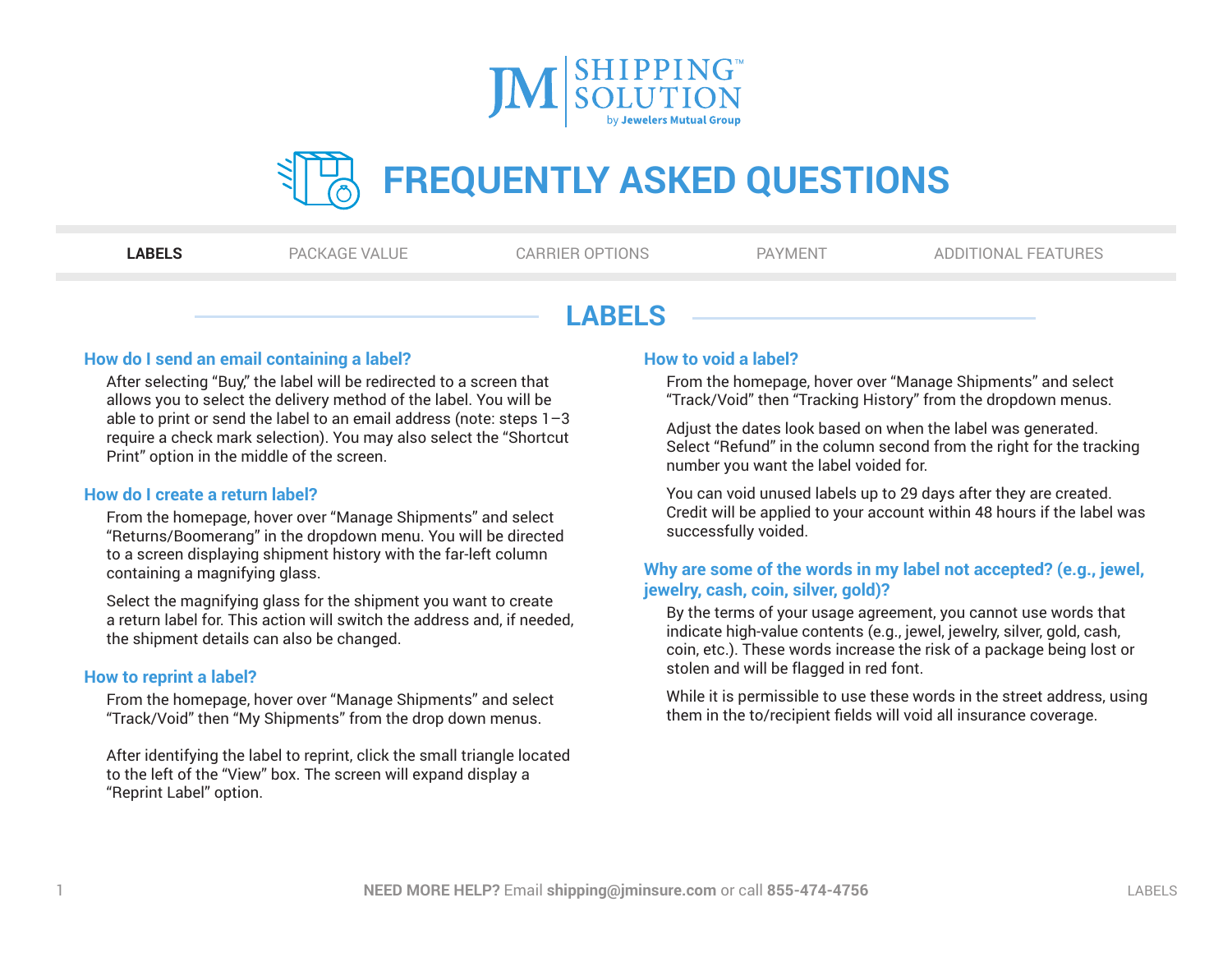

<span id="page-1-0"></span>

|--|--|--|--|--|

[LABELS](#page-0-0) **PACKAGE VALUE** [CARRIER OPTIONS](#page-2-0) [PAYMENT](#page-3-0) [ADDITIONAL FEATURES](#page-4-0)

# **PACKAGE VALUE**

#### **Should the declared value be retail or wholesale cost?**

The declared value input box must be used for any package being insured by Jewelers Mutual (including insurance through a jewelers block policy and/or JM Shipping Solution).

The Declared Value Limit ("DVL") per parcel to insure your goods should be the following:

- Sold prior to shipment: selling price
- Any other scenario: actual cash/replacement value of the goods

The maximum DVL per parcel is \$150,000 worldwide.

Review the terms and condition for more information.

## **What is a Fraudstopper™ Bag, when should one be used, and how do I order them?**

Fraudstopper bags cannot be opened and re-sealed without showing signs of tampering. They are required for high-value or high-risk shipments, which generally aligns with the following:

- Monday Thursday, values over \$50,000
- Friday Sunday, values over \$10,000

The system will prompt you for a seal number when a bag is required.

To order additional bags send an email to **shipping@jminsure.com**. The bags are free of charge, but freight charges do apply. They are sent USPS ground unless noted otherwise.

# **What is the Seal field for?**

The seal field is referencing the identification number printed on a Fraudstopper bag. This number is used as a reference so only the sender and the recipient know the number of the original bag. This prevents the original bag from being tampered with and replaced.

## **Do I need to enter both Declared Value and Invoice Value?**

No. Once the Declared Value is entered, the same value will populate the Invoice Value input box.

The Invoice Value input box is for your records only. Declared value is for insurance coverage purposes.

## **What values can I send?**

From the homepage, hover over "Ship" and select "Domestic Shipments (Dash)."

From Dash, hover over "Help" on the far right of the navigation bar at the top of the screen.

Selecting "Your Declared Value Coverage Limits" will display a PDF reference guide with the value amounts when an approval is required, and the max value allowed for that carrier, packaging, or service type.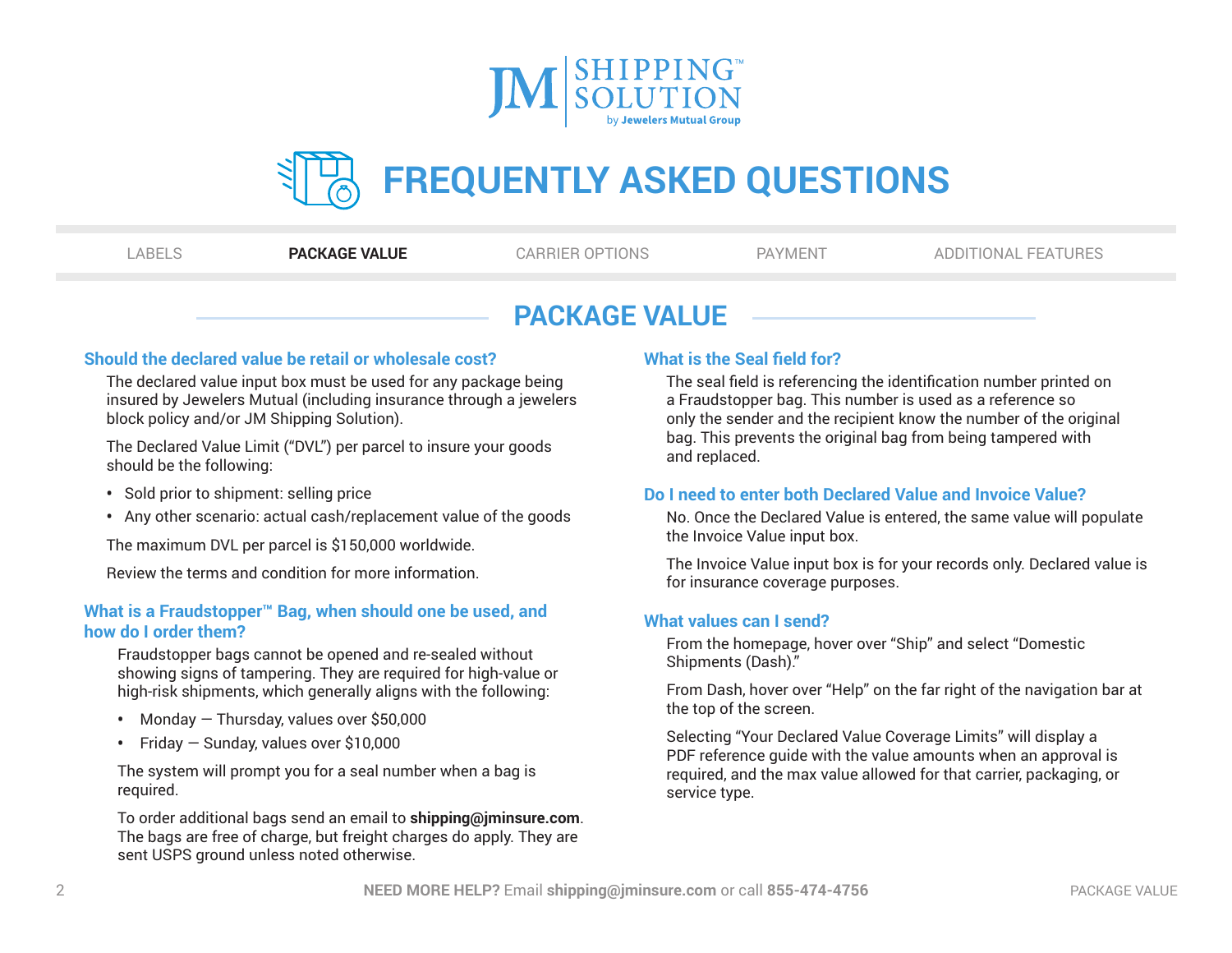

<span id="page-2-0"></span>

| ٠ |  |
|---|--|
|---|--|

[LABELS](#page-0-0) [PACKAGE VALUE](#page-1-0) **CARRIER OPTIONS** [PAYMENT](#page-3-0) [ADDITIONAL FEATURES](#page-4-0)

# **CARRIER OPTIONS**

#### **How do I request a carrier pick up?**

From the homepage, hover over "Ship" and select "Domestic Shipments (Dash)."

From Dash, hover over "Help" on the far right of the navigation bar at the top of the screen.

Each carrier will be listed with an additional dropdown menu. The FedEx and USPS tab will redirect you to their respective websites to complete a pickup request. UPS requests can be made directly through JM Shipping Solution.

#### **NOTE:**

- These not a recurring pick-ups. You will need to work directly with the carrier for anything other than a one-time pick-up.
- Additional charges will be applied to your account. They will appear on invoices with a reference of "PUP."
- The staff at our Los Angeles and New York jewelry district offices are available to arrange for nearby pickups. You may also drop off packages at our offices, which have later cut-off times.

#### **What is a SCAN form, why would I need one, and how do I get one?**

SCAN forms are only for USPS shipments. When shipping multiple packages, they may require it for efficiency.

From the homepage, hover over "Ship" and select "Domestic Shipments (Dash)."

From Dash, hover over "Manifests" in the middle of the navigation bar at the top of the screen.

You can print a prefilled "scan" form or a "daily manifest." These documents combine all shipments from the day into an individual bar code to be presented to your carrier.

Insurance coverage begins when the carrier scans the barcode.

**NOTE:** Once a scan form is produced, shipments cannot be voided.

## **Why are UPS or FedEx recommended for some New York shipments?**

This is due to an increased risk of loss and theft observed with USPS shipments in specific postal codes (10017 and 10036 as of November 2019).

To achieve our goal of creating a convenient and low-cost shipping experience for all users, we may not approve a USPS shipment due to the value of the package.

## **How do I request carrier boxes and envelopes?**

UPS and FedEx materials can be requested by emailing **shipping@jminsure.com**. Please indicate the specific size and quantity, and allow up to two weeks for fulfillment.

The most efficient way to obtain USPS materials is through your local post office or through an online USPS account.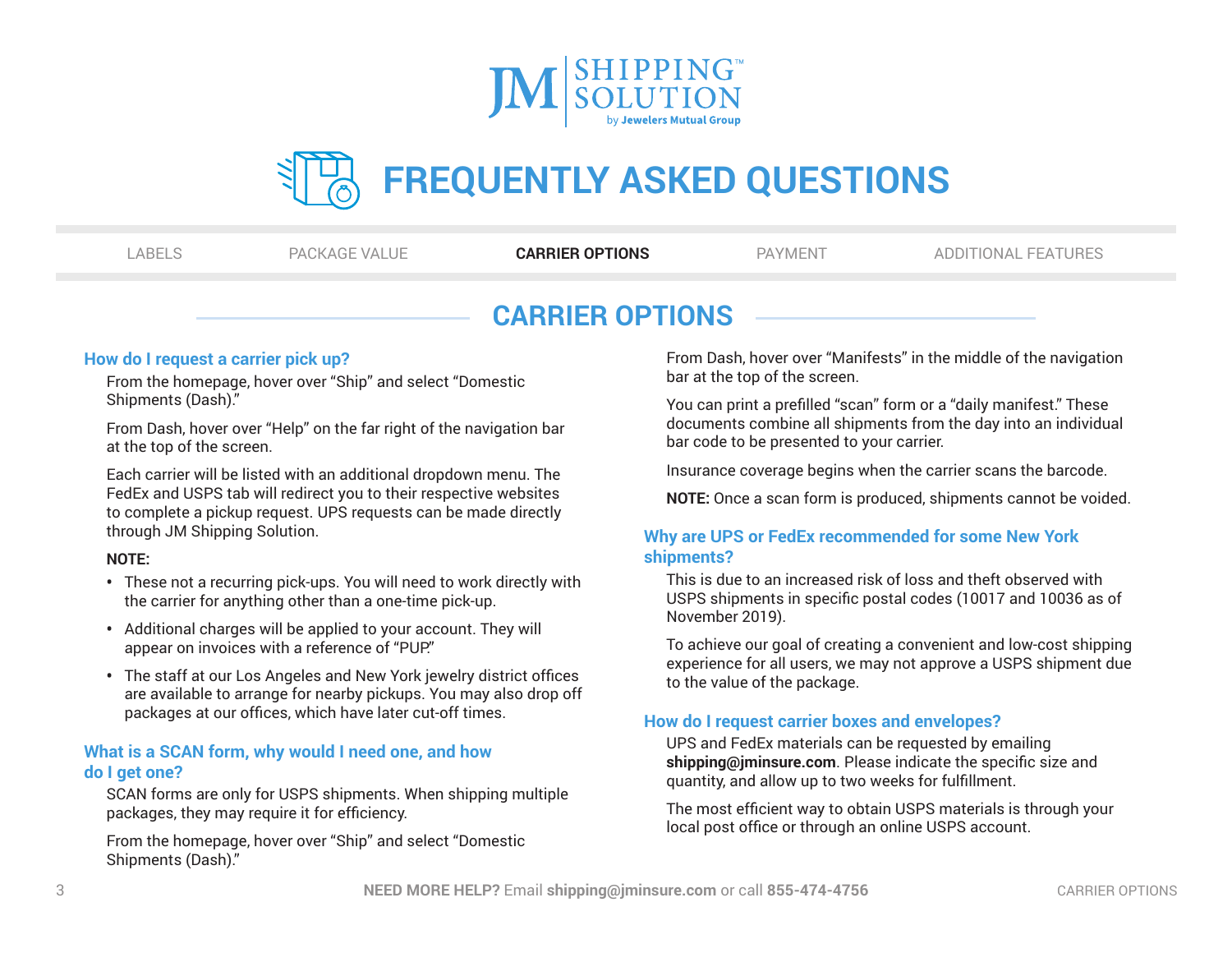

<span id="page-3-0"></span>

|  | n a | ٠ |
|--|-----|---|
|--|-----|---|

[LABELS](#page-0-0) [PACKAGE VALUE](#page-1-0) [CARRIER OPTIONS](#page-2-0) **PAYMENT** [ADDITIONAL FEATURES](#page-4-0)

# **PAYMENT**

#### **How am I charged?**

Accounts are charged based on daily package volume and are typically processed each night. This charge includes all packages sent in a given day.

The charge will be made to the credit card on file.

We do not invoice or accept ACH at this time.

## **How can I update my payment method?**

After logging into your account and starting on the home page, select "My Account" (located as a link below the contact information at the top of the page).

A new set of tabs appear in a light gray outline in the middle of the page. Select "Payment" and then the "Method" subtab. Next, select the blue "Edit" button in the center of the page.

After completing your information, select the "Update Payment Method" option.

## **Where can I find a history of my expenditures?**

From the homepage, hover over "Manage Shipments" and select "Charges" followed by "Invoices". This will allow you to see all your recent charges to your account, and you can also search by adjusting the dates are entering a specific tracking number.

#### **How do I file a claim?**

From the homepage, hover over "Manage Shipments" and select "Insurance claims".

On the middle-right of the page there is an input box next to "File a claim by tracking number" and blue "File Claim" button.

You may also look up claim history from this page.

**NOTE:** Claims must be filed directly from the system and be received within 30 days of shipment date.

#### **How do I dispute a charge?**

Send an email to **shipping@jminsure.com**, including the tracking number and reason for the request.